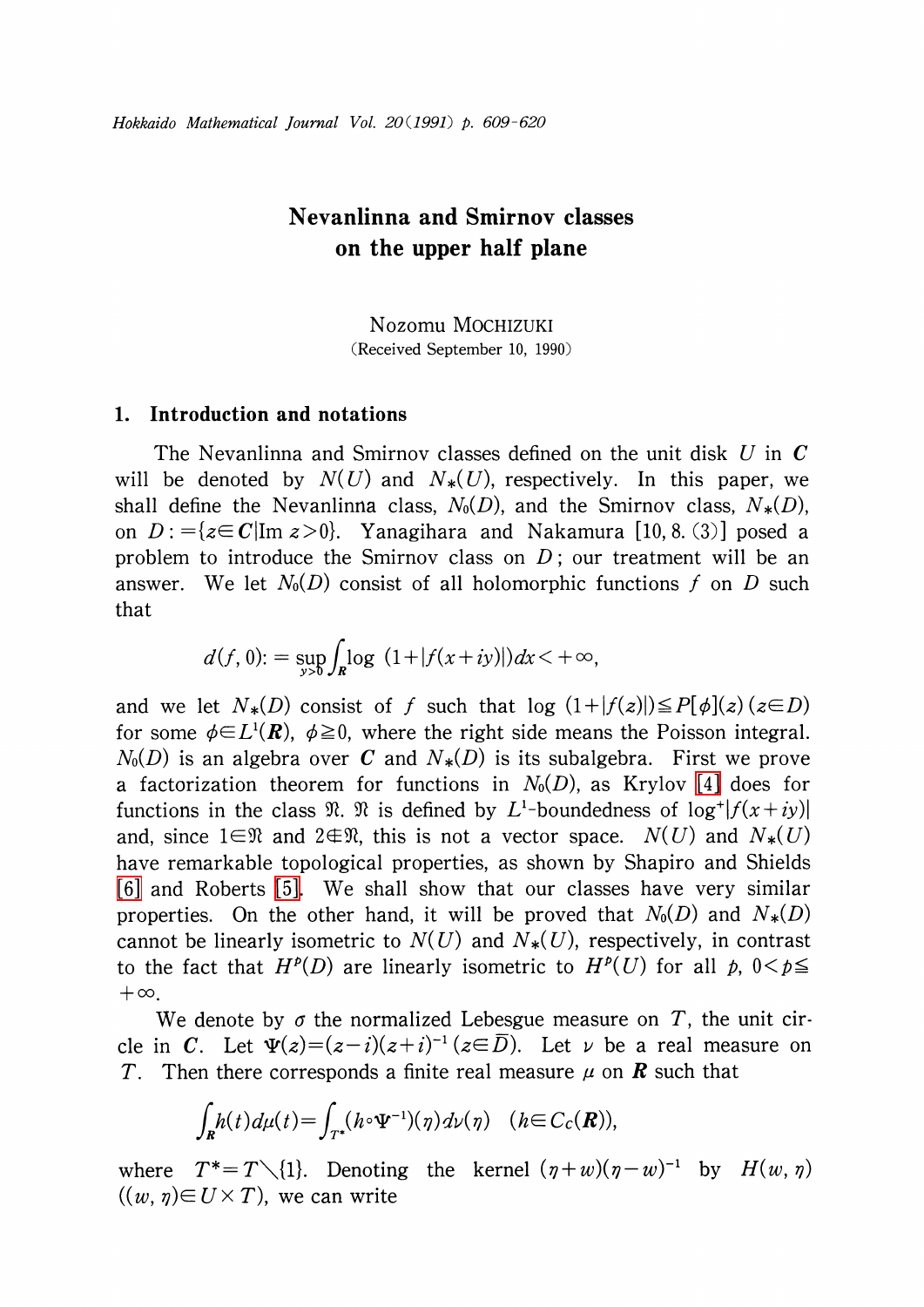610 N. Mochizuki

$$
(1.1) \qquad \frac{1}{i} \int_{\mathbf{R}} \frac{1+tz}{t-z} d\mu(t) = \int_{T^*} H(\Psi(z), \eta) d\nu(\eta)
$$

$$
= \int_T H(\Psi(z), \eta) d\nu(\eta) - i\alpha z \quad (z \in D),
$$

where  $\alpha=-\nu(\{1\}).$  We write Poisson integrals as follows:

$$
P[\mu](z) = \int_{R} \frac{1}{\pi} \frac{y}{(x-t)^2 + y^2} d\mu(t) \quad (z = x + iy \in D),
$$
  
 
$$
Q[\nu](w) = \int_{T} \frac{1 - |w|^2}{|\eta - w|^2} d\nu(\eta) \quad (w \in U).
$$

Taking the real parts in  $(1.1)$ , we have

(1.2)  $P[\pi(1+t^{2})d\mu(t)](z)=Q[\nu](\Psi(z))+\alpha\cdot{\rm Im}\ z \quad (z\in D) .$ 

## 2. A factorization theorem

Let  $f\in N_{0}(D)$ . Then the subharmonic function log  $(1+|f|)$  has the following properties, by [7, Chap. II, Theorem 4.6] :

(A) log  $(1+|f|)$  has the least harmonic majorant  $P[\tau]$ , where  $\tau$  is a finite real measure on *.* 

 $(B)$   $\|\tau\| \leq d(f, 0).$ 

(C) sup  $\{\log (1+|f(z)|)|z \in \overline{D}_{\delta} \} \leq A_{0}\delta^{-1}d(f, 0)$ , with a constant  $A_{0}$  independent of f and  $\delta$ , where  $D_{\delta}=\{z\in C|{\rm Im}\; z>\delta\}$ ,  $\delta>0$ .

(D)  $\log (1+|f(z)|) \rightarrow 0$  as  $|z| \rightarrow + \infty (z \in \overline{D}_{s})$ , for each  $\delta > 0$ .

The property (A) implies that  $f\circ\Psi^{-1}\in N(U)$ , hence the nontangential limit  $f^{*}(x)$  exists for a.e.  $x{\in}{{\bm R}}$ . Since log  $|(f{\circ}\Psi^{-1})^{*}|\!\!\in\! L^{1}(T),$  we have  $\log\;|f^{*}|\!\!\in\! L^{1}(\boldsymbol{R},\; (1+t^{2})^{-1}dt),$  and Fatou's lemma shows that  $\log\;(1\!+\!|f^{*}|)\!\!\in\!$  $L^{1}(\mathbf{R})$ . Let  $d(f, g)=d(f-g, 0)$  for  $f, g\in N_{0}(D)$ . Then  $(N_{0}(D), d)$  is seen to be a complete metric space.

<span id="page-1-0"></span>THEOREM 2.1. Let  $f \in N_{0}(D)$ ,  $f \neq 0$ . Then f is expressed, uniquely, in the form

$$
(2.1) \qquad f(z) = ae^{iaz}b(z)d(z)g(z) \quad (z \in D),
$$

with the following properties.

(i)  $a \in C, |a|=1; \ a \in \mathbb{R}, \ a \geq 0.$ 

(ii) 
$$
b(z)
$$
 is the Blaschke product formed from the zeros of f.

(iii) 
$$
d(z) = \exp\left(\frac{1}{\pi i} \int_R \frac{1+tz}{t-z} \frac{1}{1+t^2} \log h(t) dt\right),
$$

where  $h(t)\geq 0$ , log  $h\in L^{1}(R, (1+t^{2})^{-1}dt)$ , and log  $(1+h)\in L^{1}(R)$ .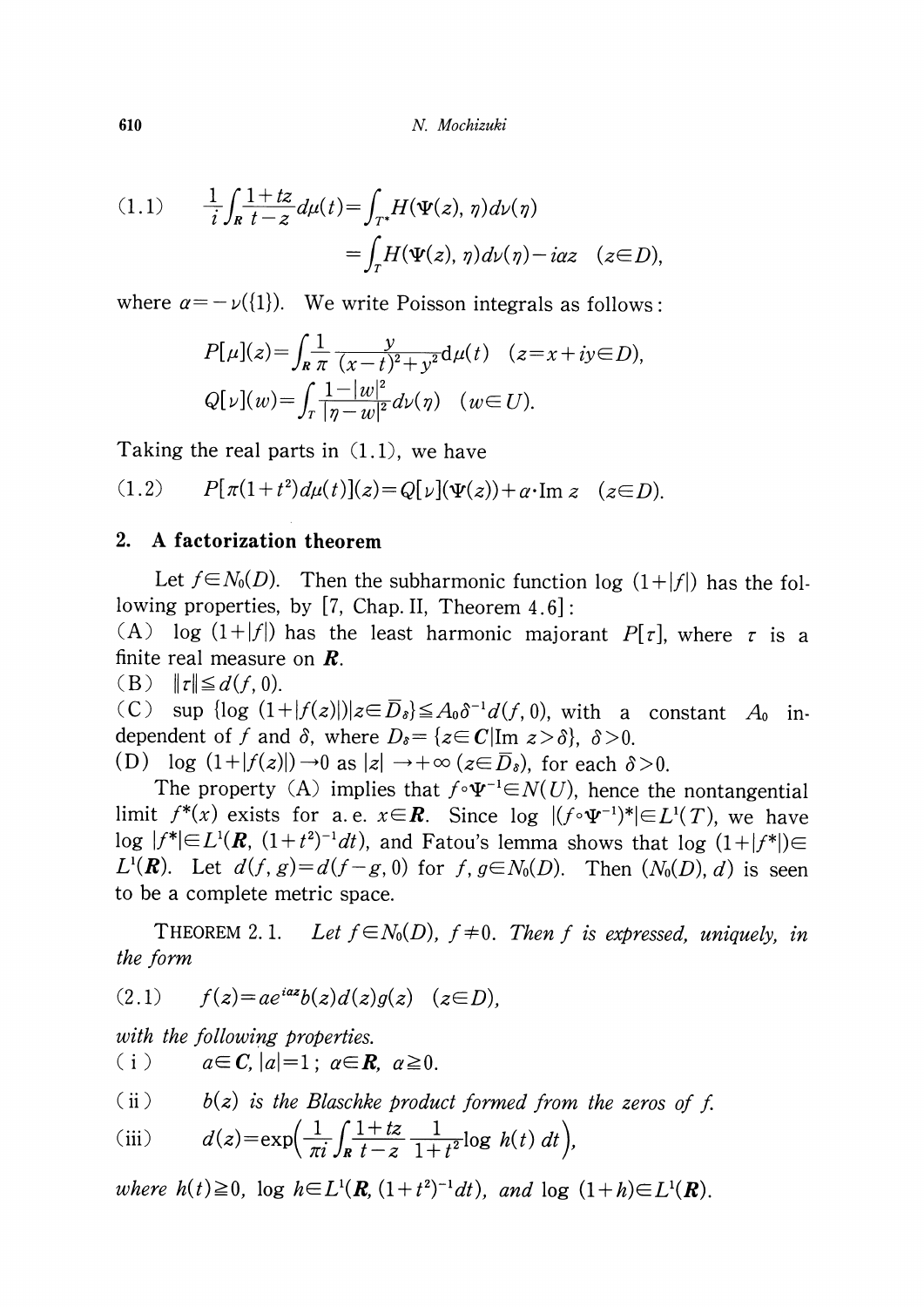(iv) 
$$
g(z) = \exp\left(\frac{1}{i} \int_{R} \frac{1+tz}{t-z} d\mu(t)\right),
$$

where  $\mu$  is a finite real measure on **R**, singular with respect to Lebesgue measure, and such that

$$
\int_{R} (1+t^2) d\mu^+(t) < +\infty.
$$

If f is expressed in the form  $(2.1)$ , then  $f \in N_{0}(D)$ .

PROOF. Suppose  $f\in N_{0}(D)$ ,  $f\neq 0$ . Then the canonical factorization theorem for  $N(U)$  shows that  $(f\circ\Psi^{-1})(w)=aB(w)F(w)S_{1}(w)S_{2}(w)^{-1}(w\in$ U), where  $a \in \mathbb{C}$  with  $|a|=1$ ,  $B(w)$  is the Blaschke product formed from the zeros of  $f\circ\Psi^{-1}$ , and

$$
F(w) = \exp\left(\int_T H(w, \eta) \log |(f \circ \Psi^{-1})^*(\eta)| d\sigma(\eta)\right),
$$
  
\n
$$
S_j(w) = \exp\left(-\int_T H(w, \eta) d\nu_j(\eta)\right) \quad (j=1, 2).
$$

Here  $\nu_{j}$  are positive singular measures on T and, moreover, mutually singular. In the factorization  $f(z)=aB(\Psi(z))F(\Psi(z))S_{1}(\Psi(z))S_{2}(\Psi(z))^{-1}$ .  $b(z)$ : =  $B(\Psi(z))$  is the Blaschke product with respect to the zeros of f, and the change of variables  $\eta=\Psi(t)$  ( $t\in R$ ) shows that  $d(z):=F(\Psi(z))$ is of the form (iii). Let  $\mu$  be the singular measure on **R** corresponding to  $\nu_{2}-\nu_{1}$ . Then, by (1.1), we can write  $S_{1}(\Psi(z))S_{2}(\Psi(z))^{-1}=g(z)e^{iaz}$ , where g is of the form (iv). Since f belongs to the class  $\mathfrak{R}$  of Krylov, [4, Theorem XVII] implies that  $\alpha\geq 0$  and that  $(1+t^{2})d\mu^{+}(t)$  is a finite measure. Suppose, conversely, that  $f$  is expressed in the form  $(2.1)$ . Then

$$
|f(z)| = |e^{iaz}||b(z)| \exp(P[\log h + \pi(1+t^2)d\mu(t)](z)).
$$

Let  $\nu_{0}$  be the measure on  $T$  concentrated on  $\{1\}$  and  $\nu_{0}(\{1\})=-\alpha$ . Then, by letting  $z{=}\Psi^{-1}(w)$ , we have  $|\exp(i\alpha z)|{=}\exp(Q[\,\nu_{0}](w))$ .  $\mu$  determines a singular measure  $\nu$  on  $T^{*}$ , for which we have  $P[\pi(1+t^{2})d\mu(t)](z)=$  $Q[\nu](w)$ , by  $(1.2)$ . Thus,

$$
|(f \circ \Psi^{-1})(w)| = |B(w)| \exp(Q[\log (h \circ \Psi^{-1}) + \nu + \nu_0](w)) \quad (w \in U).
$$

From  $\log^{+}|(f\circ\Psi^{-1})(w)| \leq Q[\log^{+}(h\circ\Psi^{-1})+\nu^{+}](w)$ , we see that  $f\circ\Psi^{-1}\in N(U)$ and, letting  $y \rightarrow 0^{+}$  in  $|f(x+iy)|$ , we have  $|f^{*}(x)|=h(x)$  for a e.  $x\in \mathbb{R}$ . Hence, by the canonical factorization of  $f\circ\Psi^{-1}$ , we get

$$
|(f \circ \Psi^{-1})(w)| = |B(w)| \exp(Q[\log (h \circ \Psi^{-1}) + \nu_2 - \nu_1](w)) \quad (w \in U).
$$

These two expressions of  $|f\circ\Psi^{-1}|$  show that  $\nu^{+}-(\nu^{-}-\nu_{0})=\nu_{2}-\nu_{1}$  and this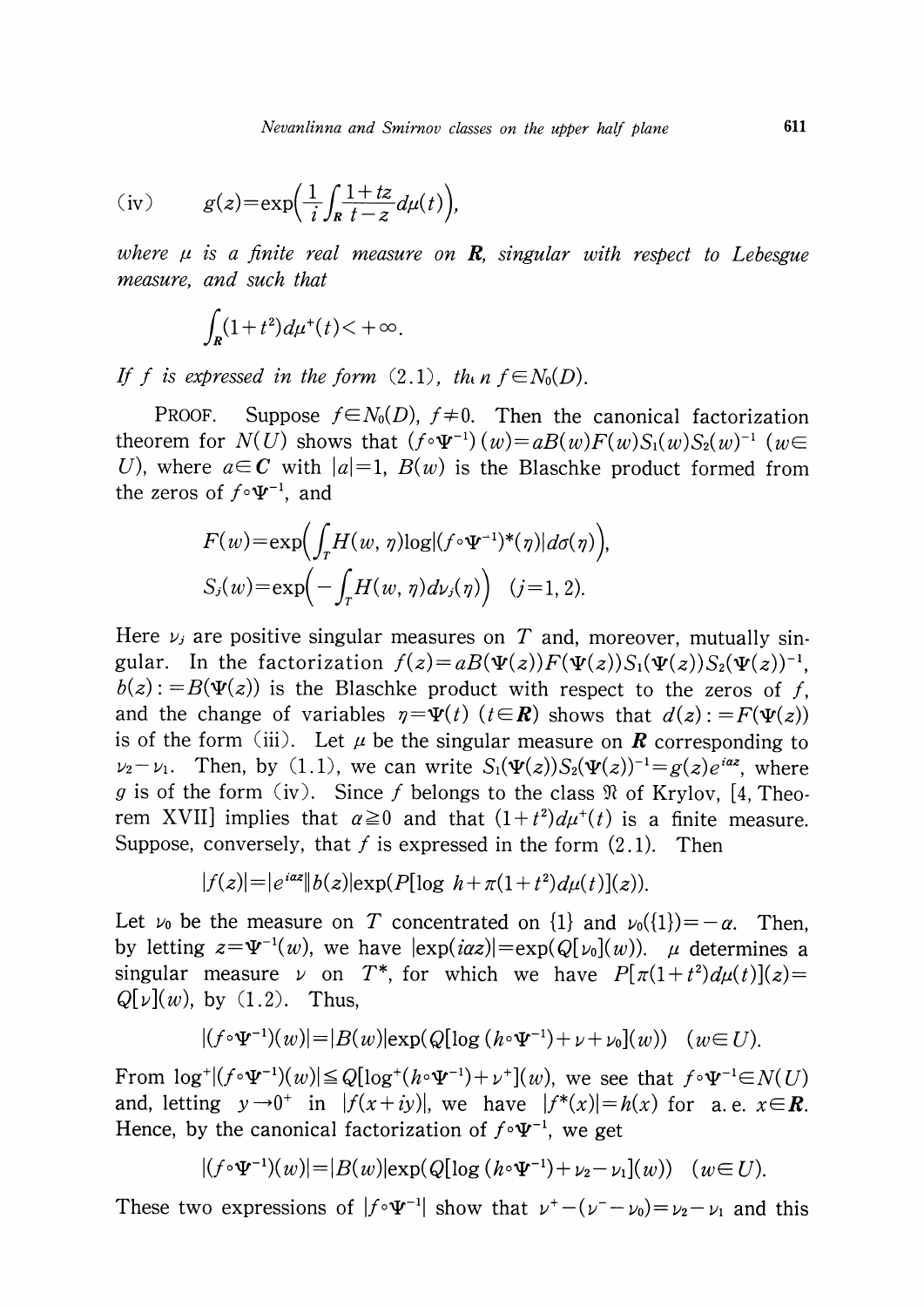implies that  $\nu_{2}=\nu^{+}$ . Now log  $(1+|f\circ\Psi^{-1}|)$  has the least harmonic majorant  $v' = Q[\log(1+|(f\circ\Psi^{-1})^{*}|)+v_{2}]$  as shown in [6, Proof of Theorem 3.1]. The function  $v := v' \circ \Psi$  is the least harmonic majorant of log (1)  $+|f|$ ), and we have

$$
(2.2) \t v = P[\log (1+|f^*|) + \pi (1+t^2) d\mu^+(t)].
$$

This shows that  $f \in N_{0}(D)$ . Finally, suppose that f has another factorization of the form (2.1). Then

$$
|(f \circ \Psi^{-1})(w)| = |B(w)| \exp(Q[\log (h \circ \Psi^{-1}) + \nu' + \nu_0](w)) \quad (w \in U)
$$

for some  $\nu'$  and  $\nu_{0}$ , and it follows that  $\nu=\nu'$  and  $\nu_{0}=\nu'_{0}$ .

<span id="page-3-0"></span>COROLLARY 2.2. Let  $f\!\in\! N_{0}(D)$ ,  $f\!\neq\! 0$ . Then

$$
d(f, 0) = \lim_{y \to 0^+} \int_{R} \log (1 + |f(x + iy)|) dx
$$
  
= 
$$
\int_{R} \log (1 + |f^*(x)|) dx + \int_{R} \pi (1 + x^2) d\mu^+(x).
$$

PROOF. The integral of log  $(1+|f(x+iy)|)$  is increasing as  $y\rightarrow 0^{+}$ , as seen from the property (D) and [1, Theorem 1]. Thus the first equality holds. In the second equality, the left side does not exceed the right, by (2.2), Finally, the property (B) implies that

 $\|\log(1+|f^{*}(x)|dx+\pi(1+x^{2})d\mu^{+}(x)\|\leq d(f, 0)$ .

<span id="page-3-2"></span>COROLLARY 2.3. Let  $f\text{\ensuremath{\in}} N_{0}(D)$ ,  $f\text{\ensuremath{\neq}} 0$ . Then  $\lim_{\alpha\to 0}d(cf, 0) = \int \pi(1+x^{2})d\mu^{+}(x).$ 

PROOF. If  $c\!\in\!\mathcal C$ ,  $c\!\neq\! 0$ , the measure occurring in the factorization  $(2.1)$  of *cf* is the same as that of *f*, hence [Corollary](#page-3-0) 2.2 shows this.

<span id="page-3-1"></span>COROLLARY 2.4. Let  $f\in N_0(D)$ ,  $f\neq 0$ . Then the following are mutually equivalent. ( i )  $f\in N_{*}(D)$ . (ii )  $f\circ\Psi^{-1}\in N_{*}(U)$ . (iii)  $\mu\leq 0$ , in the factorization  $(2.1)$ .

(iv) 
$$
\lim_{y \to 0^+} \int_{R} \log (1 + |f(x + iy)|) dx = \int_{R} \log (1 + |f^{*}(x)|) dx.
$$

PROOF. If  $f\in N_{*}(D)$ , then log  $(1+|(f\circ\Psi^{-1})(w)|)\leq Q[\phi\circ\Psi^{-1}](w)(w)\in$ U), where  $\phi\circ\Psi^{-1}\!\!\in\! L^{1}(T)$ . Hence  $f\circ\Psi^{-1}\!\!\in\! N_{*}(U)$ . Suppose  $f\circ\Psi^{-1}\!\!\in$  $N_{*}(U)$ . Then  $\nu_{2}=0$  in the factorization of  $f\circ\Psi^{-1}$ , hence  $\nu^{+}=0$ , as in the proof of Theorem 2.1. This implies that  $\mu^{+}=0$ . If  $\mu\leq 0$ , then  $f\in N_{*}(D)$ by  $(2.2)$ . Finally, [Corollary](#page-3-0) 2.2 shows that part  $(iii)$  is equivalent to part (iv).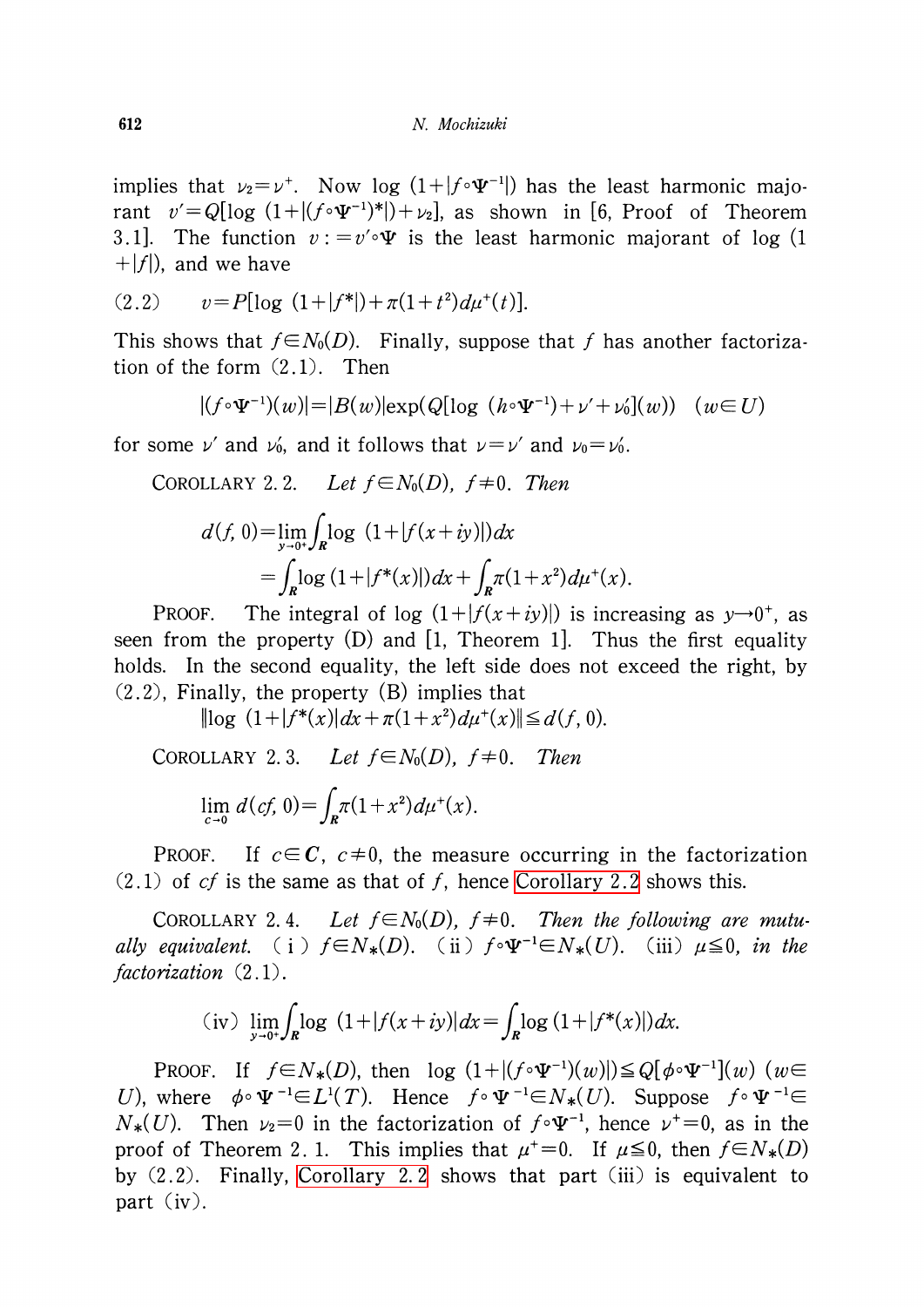<span id="page-4-0"></span>COROLLARY 2.5. The space  $(N_{*}(D), d)$  is an F-algebra, that is, a complete linear metric space with multiplication continuous. Moreover,  $N_{*}(D)$  is the largest topological linear subspace of  $N_{0}(D)$ .

PROOF. First, we show the completeness. Difine an operator  $A$  by  $Af=f\circ\Psi^{-1}$  for holomorphic functions f on D. Clearly,  $A(N_{0}(D))\subset N(U)$ . Let

$$
\rho(g, 0) = \sup_{0 < r < 1} \int_T \log\left(1 + |g(r\eta)|\right) d\sigma(\eta) \quad (g \in N(U)).
$$

Then, as in [Corollary](#page-3-0) 2.2, we can see that

$$
\rho(g, 0) = \int_T \log\left(1+|g^*(\eta)|\right) d\sigma(\eta) + \nu_2(T),
$$

if  $g\neq 0$ . Hence, for  $f\in N_{0}(D)$ , we have

$$
\rho(Af, 0) = \int_{\mathbf{R}} \log (1 + |f^*(x)|) \pi^{-1} (1 + x^2)^{-1} dx + \mu^+(\mathbf{R}) \le d(f, 0).
$$

Thus  $A: N_{0}(D) \rightarrow N(U)$  is continuous. Since  $N_{*}(D) = N_{0}(D) \cap A^{-1}(N_{*}(U))$ by part (ii) of [Corollary](#page-3-1) 2.4,  $N_{*}(D)$  is complete. The second statement is an easy consequence of [Corollary](#page-3-2) 2.3 and part (iii) of [Corollary](#page-3-1) 2.4.

#### 3. Topological properties

For  $\overline{f}=f+N_{*}(D),\ \overline{g}=g+N_{*}(D)\in N_{0}(D)/N_{*}(D)$ , the metric  $\overline{d}$  is defined by letting  $\overline{d}(\overline{f},\overline{g})=\inf\{d(f-g, h)|h\in N_{*}(D)\}.$ 

THEOREM 3.1. (i)  $N_{0}(D)$  is disconnected. (ii) Every finite dimensional linear subspace of  $N_{0}(D)/N_{*}(D)$  has the discrete topology. (iii)  $N_{0}(D)/N_{*}(D)$  is not discrete.

PROOF. (i) For  $x\in \mathbf{R}$ , we define a functional  $\lambda_{x}$  by

$$
\lambda_x(f) = \limsup y \log^+ |f(x+iy)| \quad (f \in N_0(D)).
$$

The existence of  $\lambda_{x}(f)$  is guaranteed by the property (C).  $\lambda_{x}$  is subadditive and continuous. Moreover, if  $\lambda_{x}(f) < \lambda_{x}(g)$ , then  $\lambda_{x}(f+g) = \lambda_{x}(g)$ . From these properties it can be proved that f and g belong to different components of  $N_{0}(D)$ , whenever  $\lambda_{x}(f)\neq\lambda_{x}(g)$  for some  $x\in\mathbb{R}$ , just as in [6, [Theorem](#page-1-0) 2.1]. Now, for  $\alpha>0$ , we define  $f_{\alpha} \in N_{0}(D)$  as follows:

$$
f_{\alpha}(z) = \exp\left(\frac{1}{\pi i} \int_{R} \frac{1+tz}{t-z} \frac{1}{1+t^2} \log \frac{1}{1+t^2} dt\right) \exp\left(\frac{ia}{z}\right) \quad (z \in D),
$$

where  $i\alpha z^{-1}$  is the function defined by the measure  $\mu_{\alpha}$  which is concen-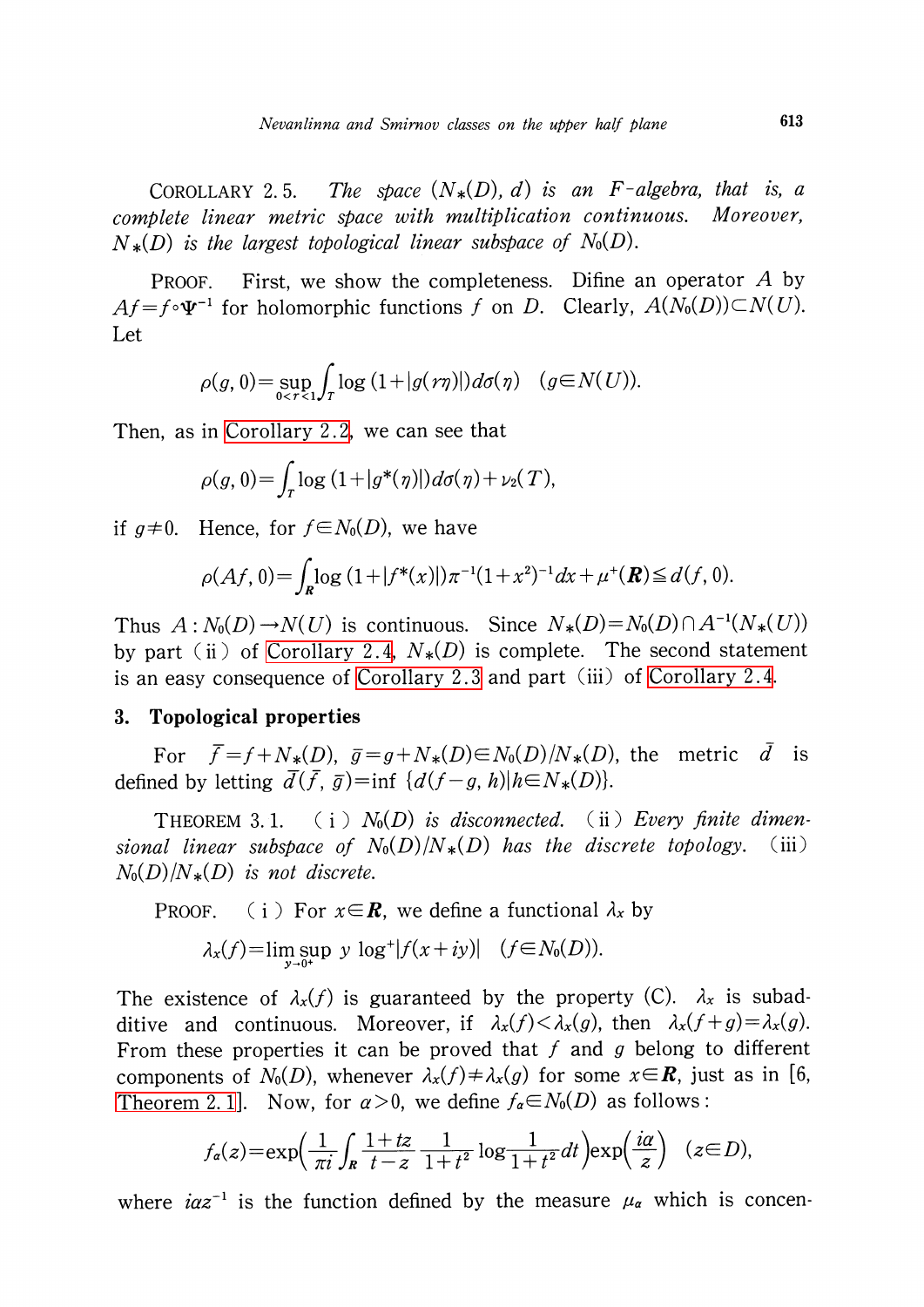trated on  $\{0\}$  with  $\mu_{\alpha}(\{0\})=\alpha$ . Since

$$
P[-\log(1+t^2)](iy) + \alpha y^{-1} = -\frac{1}{\pi} \int_R \frac{\log(1+y^2s^2)}{1+s^2} \, ds + \frac{\alpha}{y} \ge 0 \quad (0 < y \le \delta)
$$

for some  $\delta>0$ , we can see that  $\lambda_{0}(f_{\alpha})=\alpha$ . Thus the functions  $f_{\alpha}(\alpha>0)$ belong to different components of  $N_{0}(D)$ . (ii) Corollaries 2.2 and 2.3 can be used to prove this, in precisely the same way as in [6, Corollary 2, p. 926]. (iii) Put  $g_{\alpha} = af_{\alpha}$ ,  $f_{\alpha}$  being the function defined above. Then  $\overline{g}_{\alpha} \neq \overline{0}$ . By [Corollary](#page-3-0) 2.2, we have

$$
0 < \overline{d}(\overline{g}_\alpha, \overline{0}) \leq d(g_\alpha, 0) = \int_{R} \log \left(1 + \frac{\alpha}{1 + x^2}\right) dx + \pi \alpha,
$$

hence  $\overline{g}_{a}\rightarrow\overline{0}$  as  $\alpha\rightarrow 0$ .

#### 4. The component of the origin in  $N_{0}(D)$

The component of the origin can be determined in the same way as in [\[5\].](#page-11-2) Let  $f\in N_{0}(D)$ ,  $f\neq 0$ . Then, by (2.1), f is expressed in the form  $f(z)$  $=f_{0}(z)g_{\mu+}(z)(z\in D)$ , where

$$
f_0(z) = ae^{iaz}b(z)d(z)exp\left(-\frac{1}{i}\int_R \frac{1+tz}{t-z}d\mu^{-}(t)\right),
$$

$$
g_{\mu^{+}}(z) = exp\left(\frac{1}{i}\int_R \frac{1+tz}{t-z}d\mu^{+}(t)\right).
$$

Note that  $f_{0}{\in}N_{*}(D).$  Let  $\nu$  be the measure on  $T^{*}$  determined by  $\mu,$  and  $\nu_{2}-\nu_{1}$  be the measure occurring in the factorization of Af, where Af=  $f\circ\Psi^{-1}$ , as in the proof of [Corollary](#page-4-0) 2.5. Then  $\nu_{2}=\nu^{+}$ ,  $\nu_{1}=\nu^{-}-\nu_{0}$ , from the proof of [Theorem](#page-1-0) 2.1, and we have  $(Af)(w)=(Af_{0})(w)S_{\nu^{+}}(w)^{-1}$  (we U), where

$$
(Af_0)(w) = aB(w)F(w) \exp\left(-\int_T H(w, \eta) d(\nu - \nu_0)(\eta)\right),
$$

$$
S_{\nu}(w) = \exp\left(-\int_T H(w, \eta) d\nu^+(\eta)\right).
$$

We denote by  $K_{0}$  the set of functions in  $N_{0}(D)$  for which  $\mu^{+}$  are continuous measures, where we let  $0{\in} K_{0}.$ 

THEOREM 4.1.  $K_{0}$  is the component of the origin in  $N_{0}(D)$ .

PROOF. The component of the origin in  $N(U)$ , K, consists of the origin and of functions in  $N(U)$  such that  $\nu_{2}$  are continuous. Let K<sub>0</sub><sup>'</sup> be the component of the origin in  $N_{0}(D)$ . Then, since  $A(K_{0})\subset K$ , the correspondence of measures shows that  $K_{0}^{\prime}\subset K_{0}.$  Therefore, it is sufficient to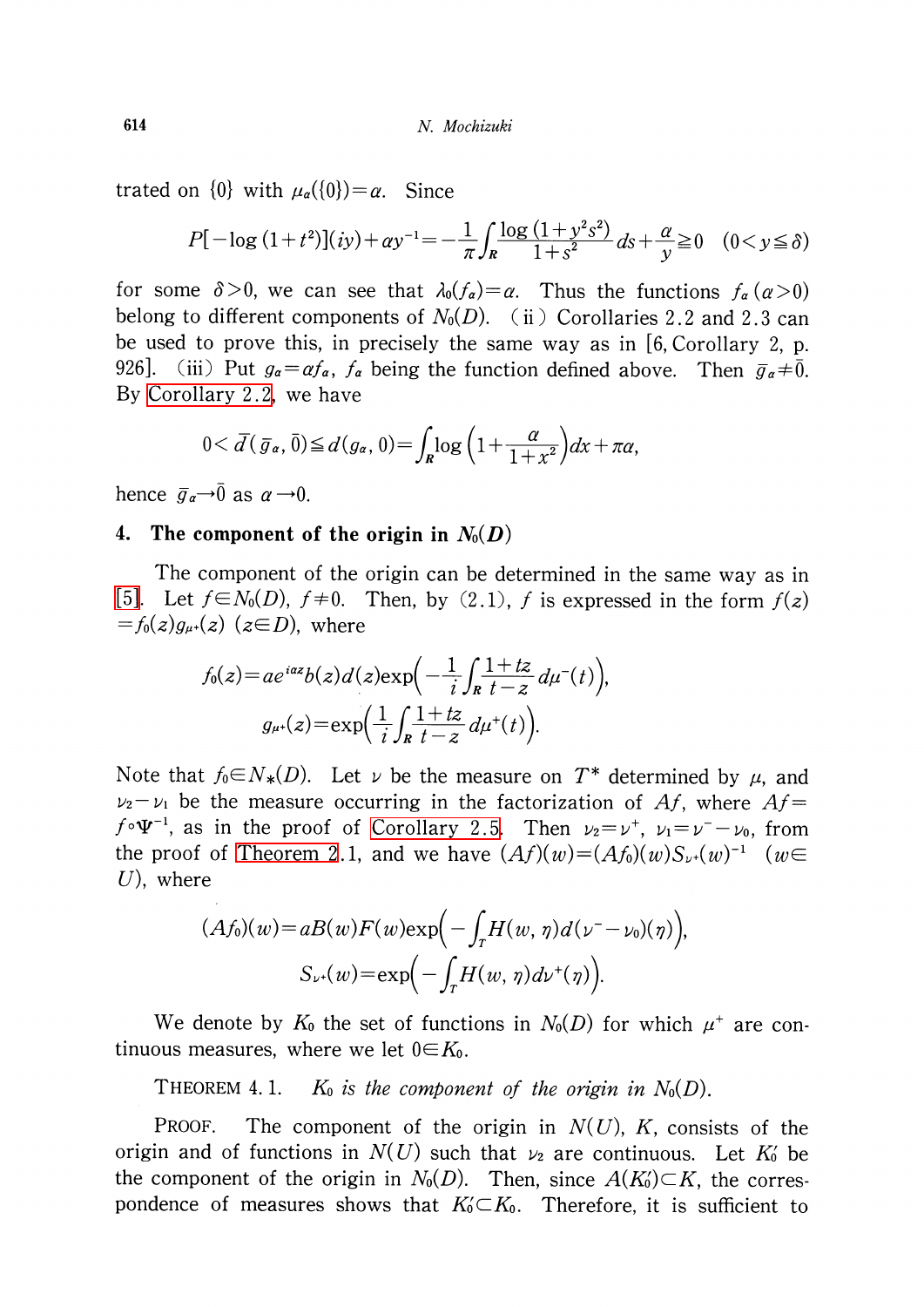prove that  $K_{0}$  is connected. The proofs of Lemma 3.2 and Theorem 3.3 of [\[5\]](#page-11-2) are valid in the setting of  $N_{0}(D)$ , because  $K_{0}=N_{0}(D)\cap A^{-1}(K)$ , a complete metric space. Hence we need only show that every open ball in  $K_{0}$  is  $\varepsilon$ -chainable, for any  $\varepsilon>0$ . Let  $B$  be the open ball in  $K_{0}$ , centered at 0 and of radius r. Take  $f \in B$ ,  $f \neq 0$ . Then  $f=f_{0}g_{\mu+}$ . Since the measure  $\pi(1+x^{2})d\mu^{+}(x)$  is finite and continuous on **R**, we can choose open intervals  $I_{i}$  and closed intervals  $J_{i}$   $(1\!\leq\! i\!\leq\! n)$ , where  $I_{1}\!\!=\!\{x\!\in\! \boldsymbol{R}|\ |x|\!>\!M\}$  and  $J_{1}\!\!=\!\{x\!\in\!$  $\mathbf{R}|\left|x\right| \geq M+1\}$  for some  $M>0$ , such that  $J_{i} \subset I_{i}$  (1 $\leq i\leq n$ ),  $\bigcup_{i=1}^{n}J_{i}=R$ , and

$$
\int_{I_i} \pi (1+x^2) d\mu^+(x) < \varepsilon/2 \quad (1 \le i \le n).
$$

Let  $\mu_{i}$  denote the measure  $\mu^{+}$  restricted to  $I_{i}$ . Then  $\mu^{+}$  corresponds to  $\nu^{+}$ and  $\mu_{i}$  corresponds to  $\nu_{i}$ , where  $\nu_{i}$  is the measure  $\nu^{+}$  restricted to  $\mathbf{\Psi}(I_{i})$ . Hence we have  $A(g_{\mu_{i}-\mu^*})=S_{\nu^+-\nu_i}$ . By the corona theorem, we can take  $s_{i}$  $\in H^{\infty}(U)$   $(1\leq i\leq n)$  such that  $\sum_{i=1}^{n}s_{i}S_{\nu^{*}-\nu i}=1$ . Letting  $s_{i}=A^{-1}s_{i}$ , we get  $\sum_{i} s_{i}g_{\mu_{i}-\mu+}=1$  on D, hence  $\sum_{i} s_{i}f_{0}g_{\mu_{i}-\mu}=\int_{0}$ . Since  $\mu_{i}-\mu^{+}\leq 0$  and  $s_{i}\in H^{\infty}(D)$ , we see that  $s_i f_0 g_{\mu_i-\mu^+} \in N_{*}(D)$ . Let L be the linear subspace of  $N_{*}(D)$ generated by  $\{s_{i}f_{0}g_{\mu_{i}-\mu+}|1\leq i\leq n\}$  and let

$$
B_0 = \{ g \in L | d(g, 0) < r - \int_R \pi (1 + x^2) d\mu^+(x) \}.
$$

Then  $f_{0} \in B_{0}$ . There exist functions  $K_{j}(1 \leq j \leq m)$  such that  $K_{j}=$  $\varepsilon_{j} s_{i}f_{0}g_{\mu_{i}-\mu^+}, \ \varepsilon_{j}\mathfrak{\in} C,$  for some  $i$  and such that (a)  $d(K_{j}, 0)<\varepsilon/2$  ( $1\leq i\leq m$ ), (b)  $K_{1}+\cdots+K_{p}\in B_{0}$  ( $1\leq p\leq m$ ), and (c)  $K_{1}+\cdots+K_{m}=f_{0}$ . If we put  $\tau_{j}=\mu_{i}$  and  $f_{j}=\varepsilon_{j}s_{i}f_{0}$ , where  $K_{j}=\varepsilon_{j}s_{i}f_{0}g_{\mu_{i}-\mu+}$ , then  $K_{j}=f_{j}g_{\mu_{i}-\mu+}$  and  $d(K_{j}, 0)=d(f_{j}, 0)$ . Now we can see that

$$
(i)
$$
  $\sum_{j=1}^{m} f_j g_{r_j} = f_0 g_{\mu^+} = f$ ,

(i) 
$$
d\left(\sum_{j=1}^p f_j g_{\tau_j}, 0\right) \le d\left(\sum_{j=1}^p K_j, 0\right) + \int_R \pi (1+x^2) d\mu^+(x) < r
$$
, and

(iii) 
$$
d(f_j g_{\tau_j}, 0) \leq d(f_j, 0) + \int_R \pi (1 + x^2) d\mu_i(x) < \varepsilon.
$$

Since  $\sum_{i=1}^{p}K_{i}\in N_{*}(D)$  and since  $\mu^{+}$  is continuous, the minimum propery of the Jordan decomposition of measures implies that  $\sum_{j}f_{j}g_{\tau_{j}}{\in}K_{0}$ . Hence  $\sum_{j=1}^{p}f_{j}g_{\tau_{j}}\in B$ . Thus we have an  $\varepsilon$ -chain  $\{\sum_{j=1}^{p}f_{j}g_{\tau_{j}}|1\leq p\leq m\}$  from 0 to f.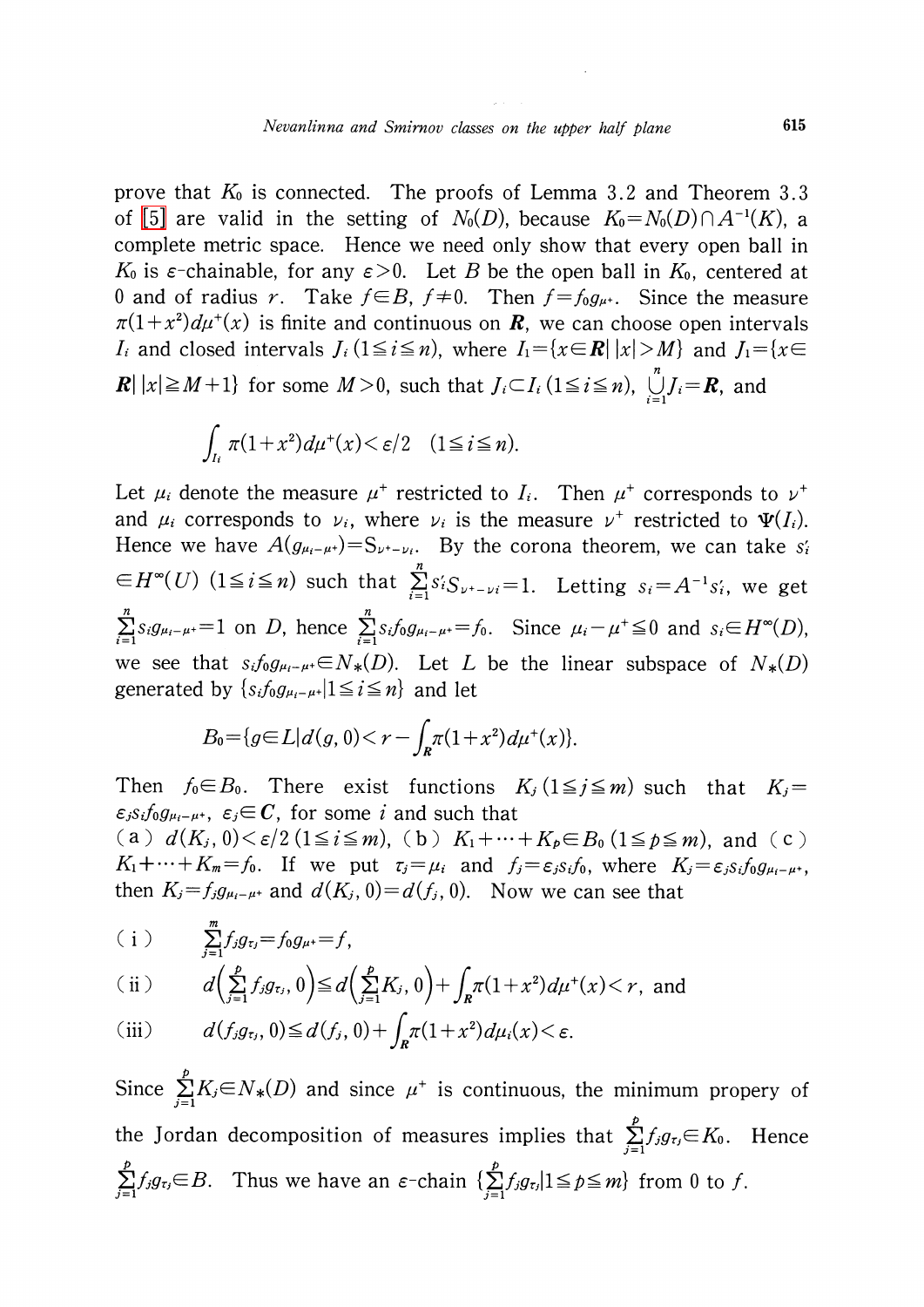## 5. Isometries

We prove two theorems. For  $0 \lt p \lt +\infty$ ,  $H^{p}(D)$  is defined by  $L^{p}$ -boundedness of  $f(x+iy)$ , where f is holomorphic on D.

<span id="page-7-0"></span>THEOREM 5.1.  $(i)$  There does not exist a linear isometry of  $N(U)$ onto N<sub>0</sub>(D). (ii) There does not exist a linear isometry of  $N_{*}(U)$  onto  $N_{*}(D)$ .

PROOF. Suppose  $f\in H^{p}(D)$ ,  $0<\rho\leq 1$ . Then  $|f|^{p/2}\leq P[\phi]$  for some  $\phi$  $\in L^{2}(\mathbf{R})$ . Hence  $f\in N_{*}(D)$ , by log  $(1+x)\leq p^{-1}x^{p}(x\geq 0)$ ; thus  $H^{p}(D)\subset$  $N_{*}(D)$  (0<p\leq 1). Now we prove part ( i ), part ( ii ) being very similar. Suppose that an operator A is a linear isometry of  $N(U)$  onto  $N_{0}(D)$ . We show that A transforms  $H^{1}(U)$  onto  $H^{1}(D)$  as an  $H^{1}_{-}$  isometry, following [8, Theorem 2.1]. Take a sequence  $\{y_{j}\}$  such that  $y_{1}>y_{2}>\cdots$ ,  $y_{j}\rightarrow 0$  as j  $\rightarrow \infty$  and, for  $g\in H^{1}(U)$ , put

$$
a_{nj} = \int_{R} \log \left( 1 + \frac{1}{n} |(Ag)(x + iy_{j})| \right)^{n} dx \quad (n, j = 1, 2, \cdots).
$$

Then  $\{a_{nj}\}$  is increasing in both n and j and, since  $nd(n^{-1}Ag, 0)=n\rho(n^{-1}g, 0)$ 0) for each  $n$ , we have

$$
\lim_{j\to\infty} a_{nj} = \int_T \log\left(1+\frac{1}{n}|g^*(\eta)|\right)^n d\sigma(\eta) \quad (n=1, 2, \cdots).
$$

Here the integrand tends to  $|g^{*}(\eta)|$  increasingly as  $n\rightarrow\infty$ , hence  $\lim_{\eta\rightarrow\infty}$  $a_{nj}$ = $\|g\|_{H^{1}(U)}$ . We can interchange the limits, and the integral of  $|(Ag)(x)$  $+iy$ ) with respect to dx is increasing as  $y\rightarrow 0^{+}$ , as seen from the property (D) and [1, Theorem 1]. We have thus  $\|Ag\|_{H^{1}(D)}=\|g\|_{H^{1}(U)}$ . The same argument for  $A^{-1}$  shows that A transforms  $H^{1}(U)$  onto  $H^{1}(D)$ . Next we define  $A_{1}$  by

(5.1) 
$$
(A_1 f)(w) = \pi f(\Psi^{-1}(w)) \left(\frac{2i}{1-w}\right)^2 \quad (w \in U)
$$

for  $f\in H^{1}(D)$ . Since  $A_{1}$  is a linear isometry of  $H^{1}(D)$  onto  $H^{1}(U)$ ,  $A_{1}\circ A$ becomes a linear isometry of  $H^{1}(U)$  onto  $H^{1}(U)$ . Hence, by [2, Theorem 2, we can write  $A_{1} \circ A$  in the form

$$
((A_1 \circ A)g)(w) = c \frac{1-|a|^2}{(1-\overline{a}w)^2} g(\psi(w)) \quad (w \in U)
$$

for  $g\in H^{1}(U)$ , where  $c\in \mathbb{C}$  with  $|c|=1$  and  $\psi$  a conformal map of U onto U with  $\psi(a)=0$ . Letting  $f=Ag$  in (5.1) and  $w=\Psi(z)$ , we obtain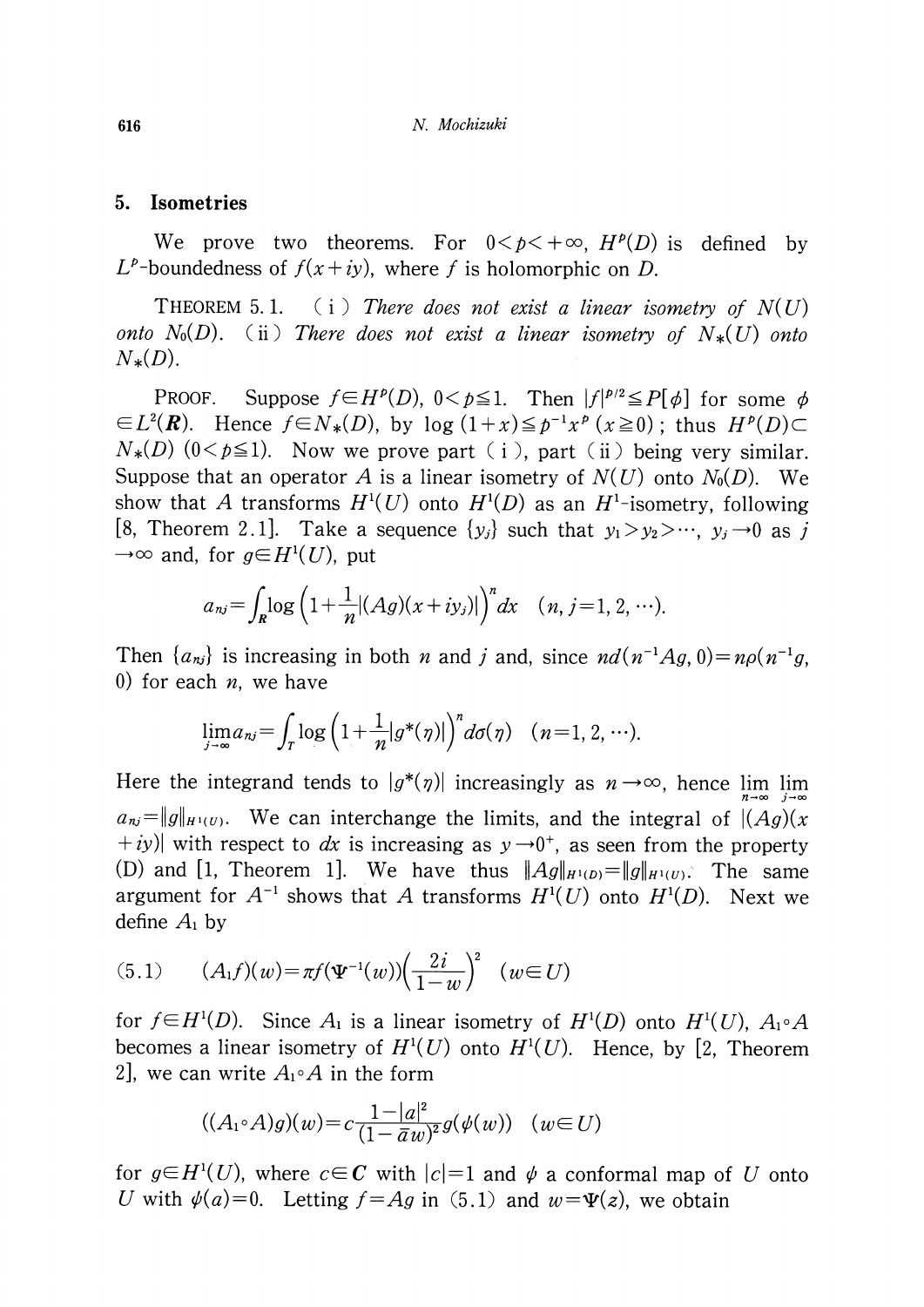$$
(Ag)(z) = \frac{c}{\pi} \frac{1-|a|^2}{(1-\bar{a}\psi(z))^2} \frac{1}{(z+i)^2} g((\psi \circ \Psi)(z)) \quad (z \in D).
$$

Put  $g=1$  and let  $y\rightarrow 0^{+}$  in  $z=x+iy$ . Then

$$
|(A1)(x)| = \frac{1-|a|^2}{\pi} \frac{1}{|1-\bar{a}\Psi(x)|^2} \frac{1}{|x+i|^2}
$$
  

$$
\leq \frac{2}{\pi(1-|a|)} \frac{1}{x^2+1} \quad (x \in \mathbb{R}).
$$

Hence, for  $0 \leq t \leq 4^{-1}\pi(1-|a|)$ , we have  $t|(A1)(x)| \leq (2(x^{2}+1))^{-1}(x\in R)$ . By  $\rho(t, 0)=d(At, 0)$  and by the dominated convergence theorem, we obtain

$$
\sum_{n=1}^{\infty}(-1)^{n-1}\frac{1}{n}t^{n}=\sum_{n=1}^{\infty}(-1)^{n-1}\frac{1}{n}\left(\int_{R} |(A1)(x)|^{n}dx\right)t^{n}.
$$

This must imply that

$$
(5.2) \qquad \int_{\mathbb{R}} |(A1)(x)|^n dx = 1 \quad (n=1, 2, \cdots).
$$

But, since  $|(A1)(x)|$  is continuous on **R**, it must follow that  $|(A1)(x)| \leq 1$  (x  $\in \mathbb{R}$ . Hence (5.2) is impossible.

REMARK. We note that

 $H^{p}(D) \oplus N_{0}(D)$   $(1 < p \leq +\infty)$ .

For  $1<\rho<+\infty,$  take  $\alpha$  such that  $p^{-1}<\alpha <1.$  Then  $(z+i)^{-\alpha}\!\in\!H^{p}(D).$  But  $(z+i)^{-a}\text{\textnormal{\texttt{d}}} x(D)$ , by  $\log\ (1+x){\geq}2^{-1}x\ (0{\leq} x{\leq} 1).$  The usual Nevanlinna class consists of holomorphic functions f on D such that  $\log^{+}|f|$  have harmonic majorants ([3, p. 69]). Compared with this,  $N_{0}(D)$  is considerably small.

Our final result shows that every linear isometry of  $N_{*}(D)$  onto  $N_{*}(D)$  is induced by a translation along the real axis. We notice that, in the case of U, a linear isometry A of  $N_{*}(U)$  onto  $N_{*}(U)$  is of the form

$$
(Af)(w) = af(bw) \ (w \in U) \text{ for } f \in N_*(U),
$$

where a,  $b\in C$  with  $|a|=|b|=1$  ([8, Corollary 2.3]); namely, A is induced by a rotation.

THEOREM 5.2. Let A be a linear isometry of  $N_{*}(D)$  outo  $N_{*}(D)$ . Then there exist  $c\in C$ ,  $|c|=1$ , and  $a\in R$  such that

$$
(Af)(z)=cf(z+a) \ (z\in D) \ \text{for} \ f\in N_*(D).
$$

LEMMA 5.3. Let A be a linear isometry of  $H^{p}(D)$  onto  $H^{p}(D)$ ,  $0 < p$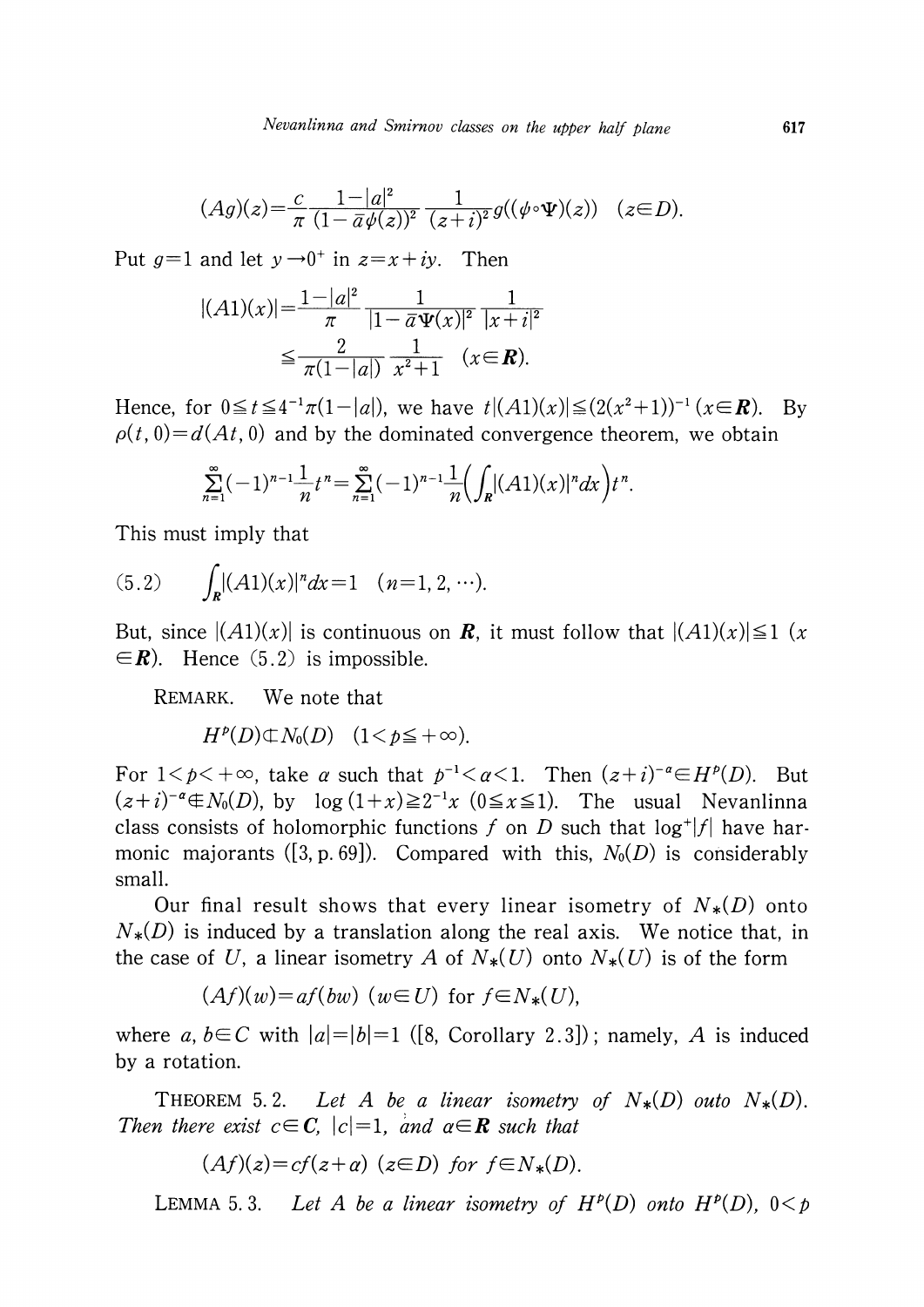$c(\psi'(\Psi(z)))^{1/p}\left(\frac{1}{z+i}\right)^{2/p}\left(\frac{2i}{1-(\phi\circ\Psi)(z)}\right)^{2/p}f((\Psi^{-1}\circ\psi\circ\Psi)(z))\;\;(z\in D)$ for  $f\in H^{p}(D)$ , where  $c\in C,$   $|c|=1,$   $\psi$  a conformal map of U onto U, and  $\phi'$  the derivative of  $\phi$ . If we put  $\phi=\Psi^{-1}\circ\phi\circ\Psi$ , then

$$
(5.4) \qquad (Af)(z) = c(\phi'(z))^{1/p} f(\phi(z)) \quad (z \in D).
$$

PROOF. Define  $A_{p}$  by

(5.5) 
$$
(A_{p}h)(w) = \pi^{1/p}h(\Psi^{-1}(w))\left(\frac{2i}{1-w}\right)^{2/p} (w \in U)
$$

for  $h\in H^{p}(D)$ . Then  $A_{p}$  is a linear isometry of  $H^{p}(D)$  onto  $H^{p}(U)$ . Since  $A_{p} \circ A \circ A_{p}^{-1}$  is a linear isometry of  $H^{p}(U)$  onto  $H^{p}(U)$ , there exist c  $\in \mathcal{C}$ ,  $|c|=1$ , and a conformal map  $\psi$  of U onto U such that

$$
(5.6) \qquad ((A_{p} \circ A \circ A_{p}^{-1})g)(w) = c(\psi'(w))^{1/p}g(\psi(w)) \quad (w \in U)
$$

for  $g\in H^{p}(U)$ . Take  $f\in H^{p}(D)$  and let  $A_{p}f=g$ . Then  $(A_{p}(Af))(w)=$  $((A_{p}\circ A\circ A_{p}^{-1})g)(w)$ . By (5.5) and (5.6), we get

$$
(Af)(\Psi^{-1}(w)) = c\pi^{-1/p}(\psi'(w))^{1/p} \left(\frac{2i}{1-w}\right)^{-2/p} g(\psi(w)).
$$

By (5.5) again and by letting  $w=\Psi(z)$ , we obtain (5.3).

LEMMA 5.4. Let V be the family of holomorphic functions f on D such that  $|f(z)||z+i|^{2}$  are bounded. Then V is a linear subspace of  $H^{p}(D)$  $(1 \leq p < +\infty)$ , for which the following hold: (i) V is dense in  $H^{p}(D)$ . (ii) V is dense in  $N_{*}(D)$ .

PROOF. We prove part (ii). Let  $f\in N_{*}(D)$ . For s>0, we define  $f_{s}$ by  $f_{s}(z)=f(z+i s)(z\in D)$ . Clearly,  $f_{s}\in N_{0}(D)$ , and  $f_{s}$  satisfies part (iv) of [Corollary](#page-3-1) 2.4. Hence  $f_{s} \in N_{*}(D)$ . By using a generalized form of the dominated convergence theorem, as in [9, Theorem 2], we can conclude that  $d(f_s, f) \rightarrow 0$  as  $s \rightarrow 0^{+}$ . Now there exists a sequence  $\{g_i\}$  of continuous functions on  $\overline{D}$  which are holomorphic on D and such that  $|g_{j}(z)| \leq 1$  ( $z\in$  $\overline{D}$ ,  $|g_{j}(z)||z+i|^{2}\rightarrow 0$  as  $|z|\rightarrow+\infty$  in  $\overline{D}$ , and  $g_{j}(z)\rightarrow 1$  as  $j\rightarrow\infty$  ( $z\in D$ ). Indeed, following [3, Chap.II, Corollary 3.3], it suffices to put  $g_{j}(z)=$  $h_{j}(\alpha_{j}\Psi(z))(z\!\in\!D)$ , where  $0\!<\!\alpha_{j}\!<\!1$  with  $\alpha_{j}\!\rightarrow\! 1$ , and

$$
h_j(w) = \left(\frac{\alpha_j - w}{1 - \alpha_j w}\right)^3 \quad (w \in U).
$$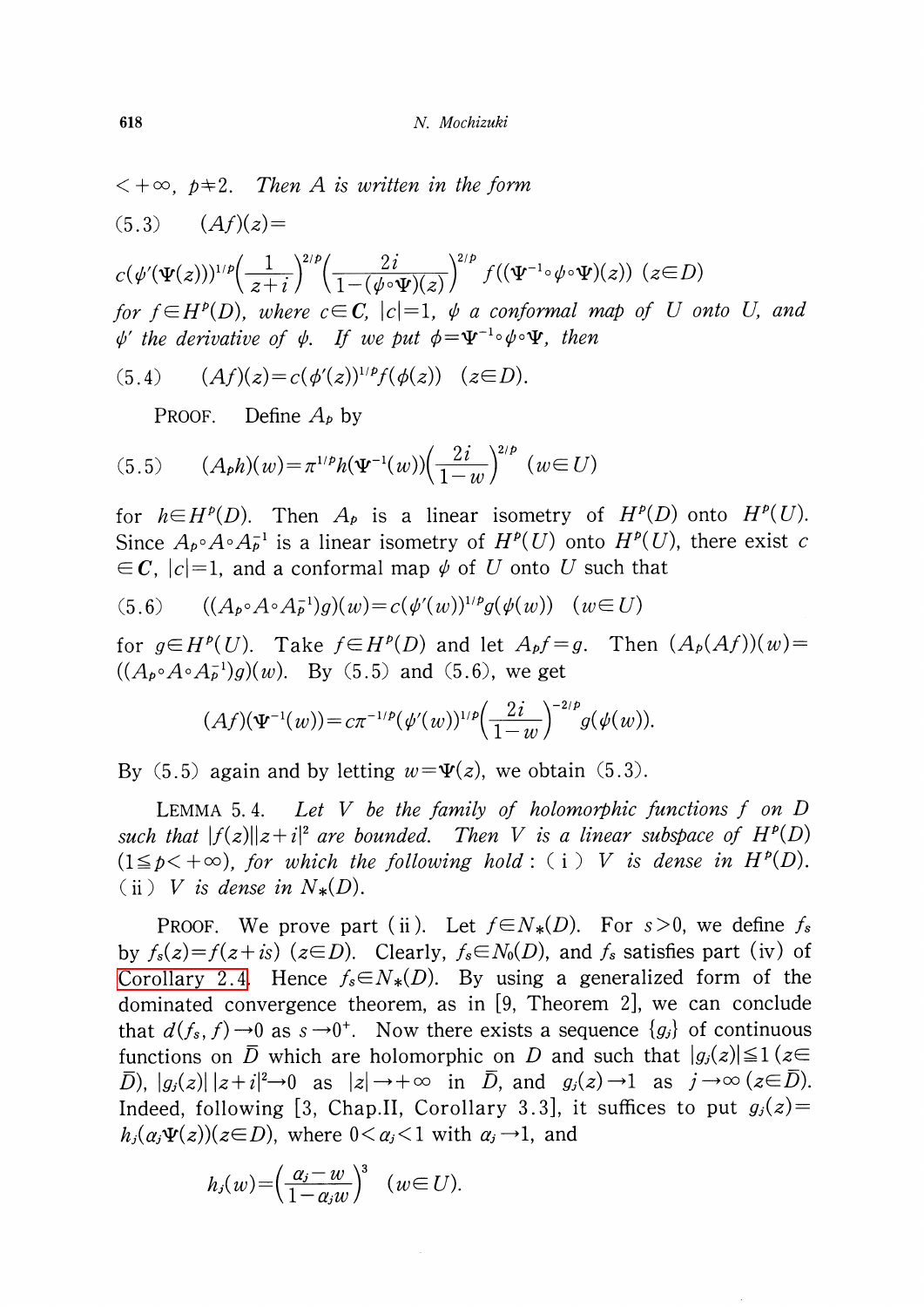For  $f\in N_{*}(D)$  and  $s>0$ , we have  $|f_{s}(z)|\leq M(z\in D)$ , by the property (C). If we let  $f_{j}=f_{s}g_{j}$ , then  $f_{j}\in V$ , and  $d(f_{j}, f_{s}) \rightarrow 0$  as  $j\rightarrow\infty$ .

LEMMA 5.5. Let A be a linear isometry of  $N_{*}(D)$  onto  $N_{*}(D)$ . Then A transforms V onto V as an  $H^{3}(D)$ -isometry.

PROOF. First note that A transforms  $H^{1}(D)$  onto  $H^{1}(D)$  as an  $H^{1}$ -isometry. Hence Af is written in the form (5.3) for  $f\in H^{1}(D)$ , with p =1. Let  $f\in V$ ,  $|f(z)||z+i|^{2}\leq M$  ( $z\in D$ ). Then, since  $2 i(1-(\psi\circ\Psi)(z))^{-1}=$  $(\Psi^{-1}\!\circ\!\psi\!\circ\!\Psi)(z)\!+\!i,\;$  we have

$$
\left|\frac{2i}{1-(\phi\circ\Psi)(z)}\right|^2|f((\Psi^{-1}\circ\phi\circ\Psi)(z))|\leq M.
$$

Moreover,  $\psi$  is of the form:  $\psi(w)=b(a-w)(1-\overline{a}w)^{-1}$  ( $w\in U$ ), with  $|b|=1$ and  $a \in U$ , hence  $|\psi'(w)| \leq 2(1-|a|)^{-1}$ . From these we see that  $|(Af)(z)| \leq$  $2M(1-|a|)^{-1}|z+i|^{-2}$  ( $z\in D$ ), which implies that  $A_f\in V$ . The same argument for  $A^{-1}$  shows that A transforms V onto V. Now from

$$
|tf^*(x)|, |t(Af)^*(x)| \leq \frac{1}{2(x^2+1)} (x \in \mathbb{R})
$$

for  $0\leq t\leq \delta$  and from  $d(t, 0)=d(A(t), 0)$ , we can conclude that

$$
\int_{\mathbf{R}} |(Af)^*(x)|^3 dx = \int_{\mathbf{R}} |f^*(x)|^3 dx,
$$

just as in the proof of [Theorem](#page-7-0) 5.1.

PROOF OF THEOREM 5.2. Since V is dense in  $H^{3}(D)$ , there is a linear isometry  $\tilde{A}$  of  $H^{3}(D)$  onto  $H^{3}(D)$  such that  $\tilde{A}=A$  on V. Thus  $\tilde{A}f$  is of the form (5.4), with  $p=3$ . Now let  $f\in V$ . Then (5.4) is valid for both  $p=1$  and  $p=3$ ; namely,

$$
(Af)(z) = c_1 \phi'_1(z) f(\phi_1(z)) = c_3(\phi'_3(z))^{1/3} f(\phi_3(z)) \quad (z \in D).
$$

Here  $\phi_{j}$  (j=1,3) are conformal maps of D onto D, hence

$$
\phi_j(z) = \frac{\alpha_j z + \beta_j}{\gamma_j z + \delta_j} \quad (z \in D),
$$

where  $\alpha_{j}$ ,  $\beta_{j}$ ,  $\gamma_{j}$ ,  $\delta_{j} \in \mathbb{R}$  and  $D_{j}$  :  $=\alpha_{j}\delta_{j}-\beta_{j}\gamma_{j}>0$ . Thus we have

$$
\frac{D_3}{D_1^3}\left|\frac{f(\phi_3(z))}{f(\phi_1(z))}\right|^3\frac{|\gamma_1z+\delta_1|^6}{|\gamma_3z+\delta_3|^2}=1 \quad (z\in D).
$$

Suppose  $\gamma_{1}\neq 0$ , and put  $f(z)=(z+i)^{-3}$ . Then, by letting  $|z|\rightarrow+\infty$ , we would have a contradiction. Therefore, Af must be of the form  $(Af)(z)$